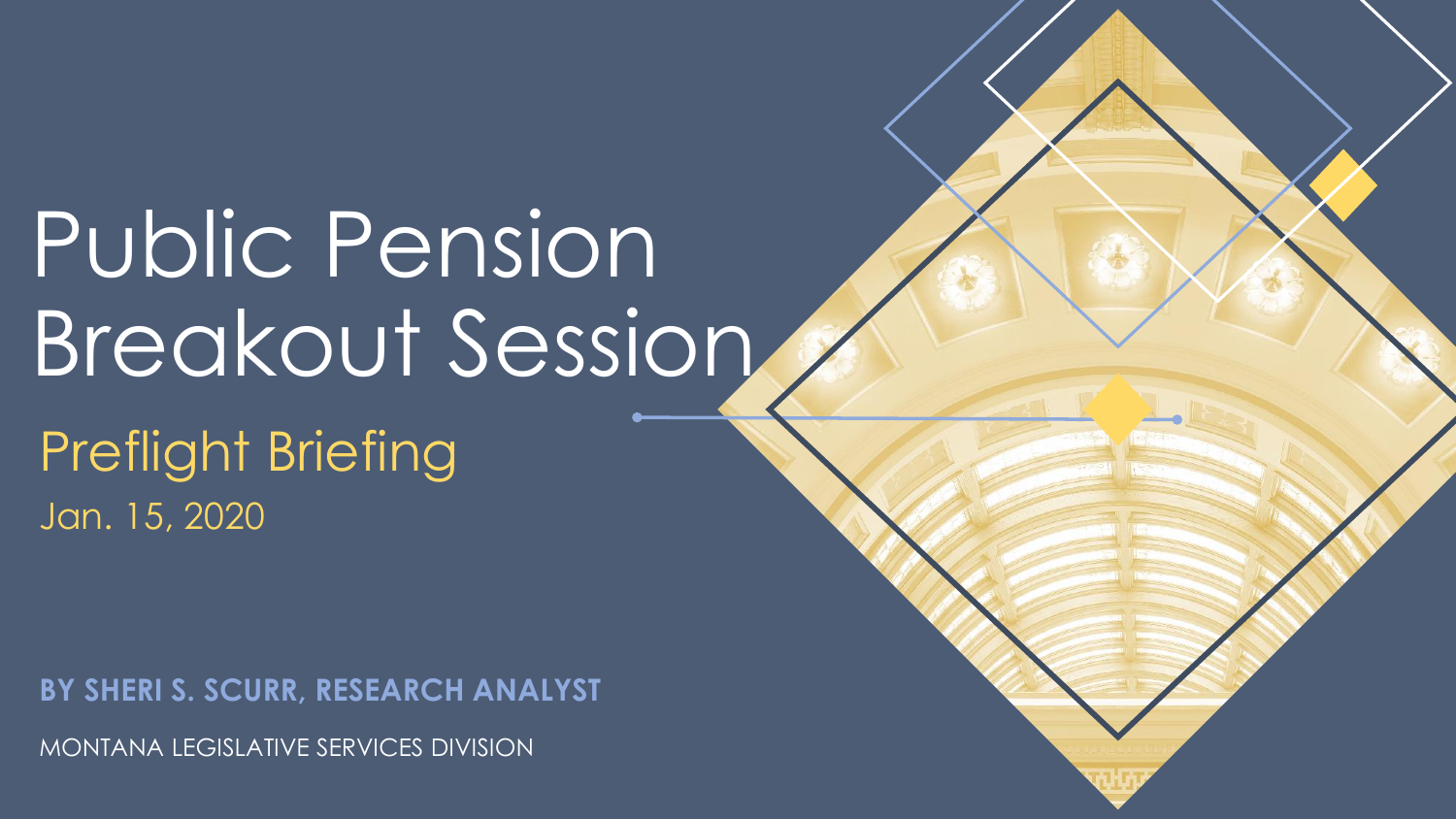# Welcome to your preflight briefing on Montana's public pensions

I will be covering:

- Aircraft design
- Cockpit control panel
- Your co-pilots and their controls
- Your recent flight history
- Hand off for briefings on flight risks and weather forecasting

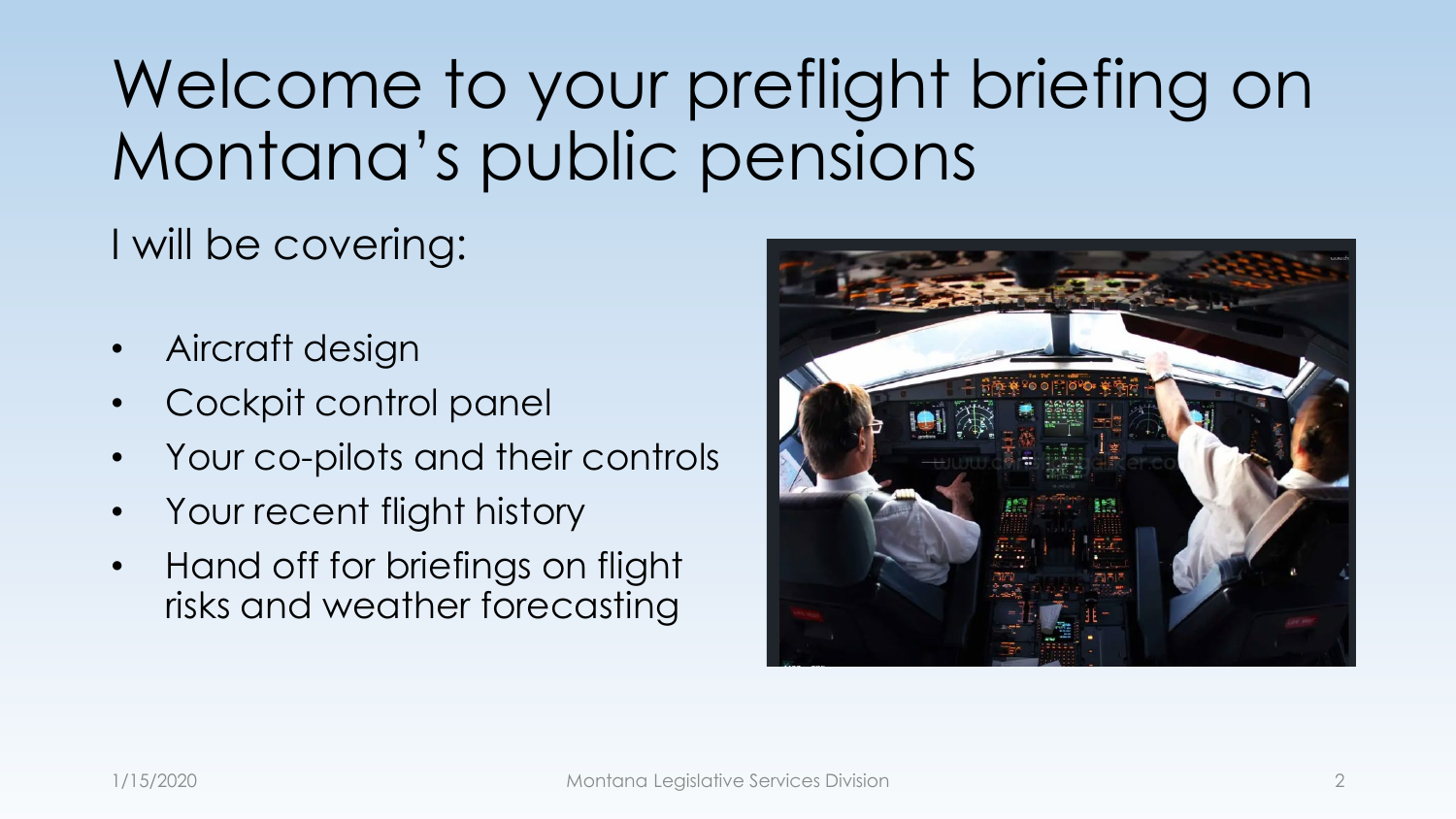### Reference materials

- Funding Policy and Montana's Public Pensions – staff paper, Jan. 15, 2020
- One- page color-coded table of numbers PERS Benefit Costs, Contributions, and Funding History – LSD handout
- Green Sheets Tables of Actuarial Data (white paper)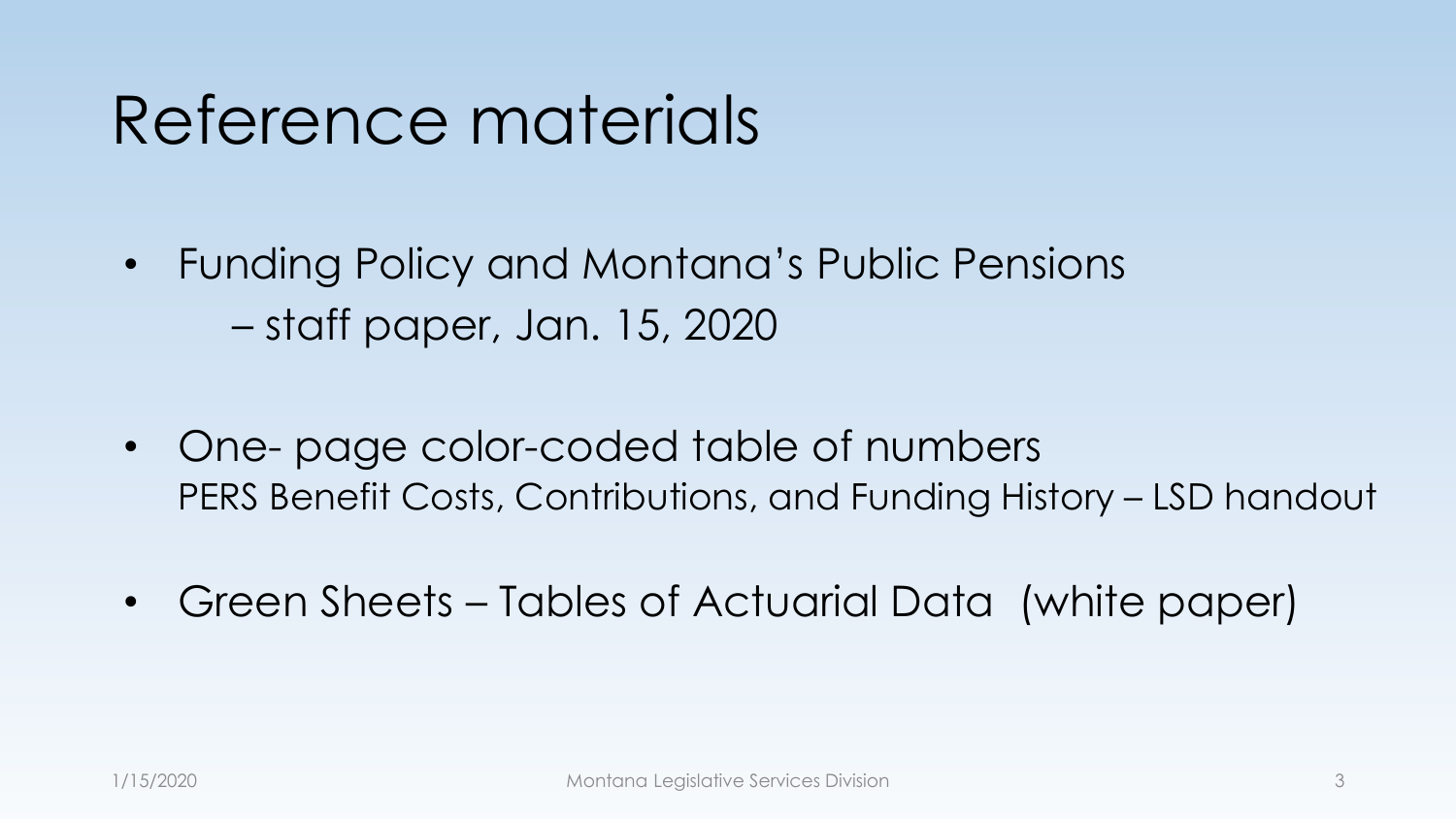# Aircraft design



9 Defined Benefit (DB) plans – PERS and TRS are the largest

- Benefits are known = your destination
- Costs must be estimated = your fuel needs

Contributions are pooled and invested

Benefits are paid at retirement and continue for life of retiree and beneficiary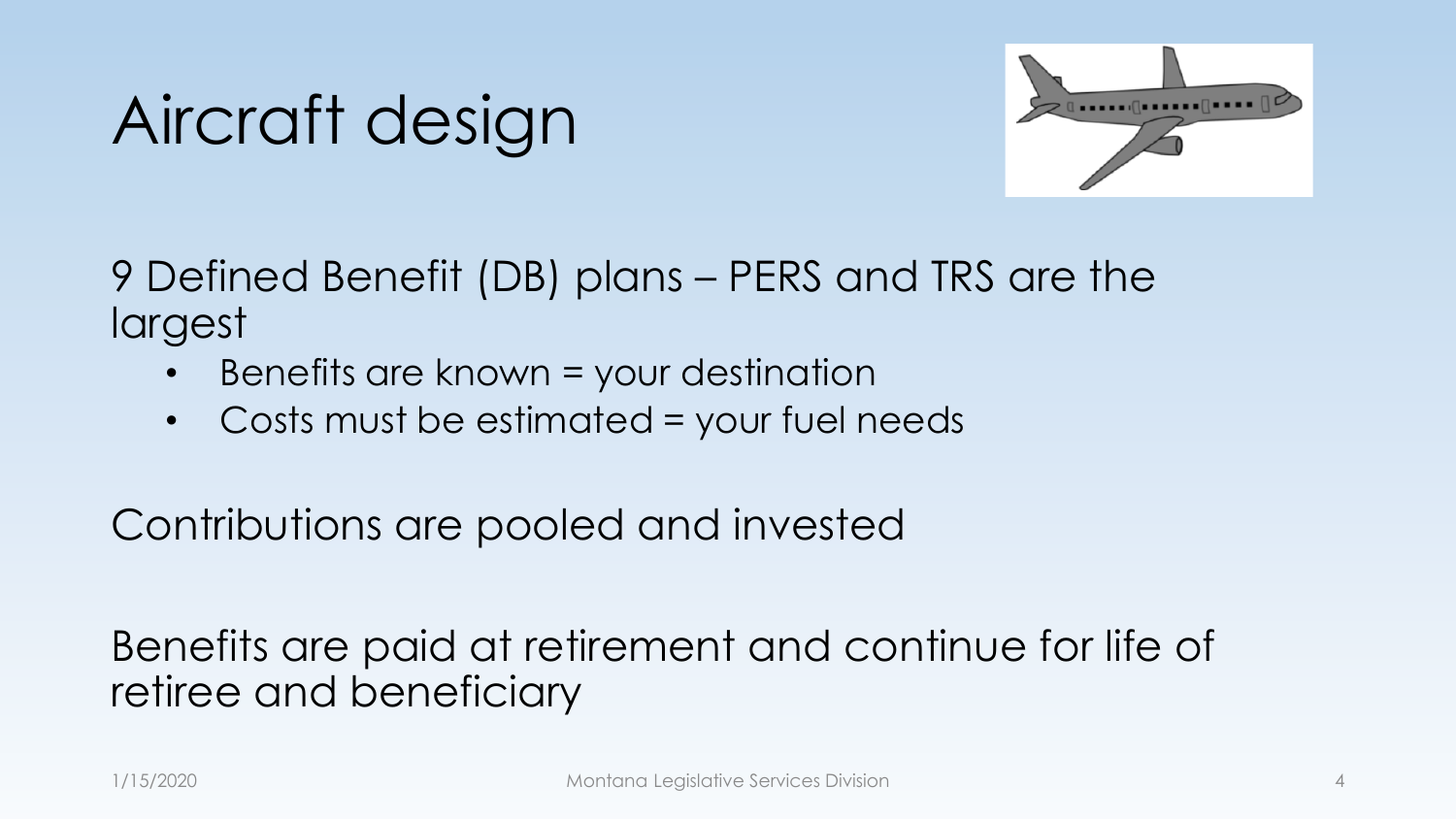# PERS - passengers, engines, fuel

- PERS aircraft is carrying
	- 539 employers
	- 28,615 employees
	- 25,555 benefit recipients
- Engines & fuel consumption
	- \$5.65 billion invested
	- \$403 million paid in benefits = 7% of invested assets



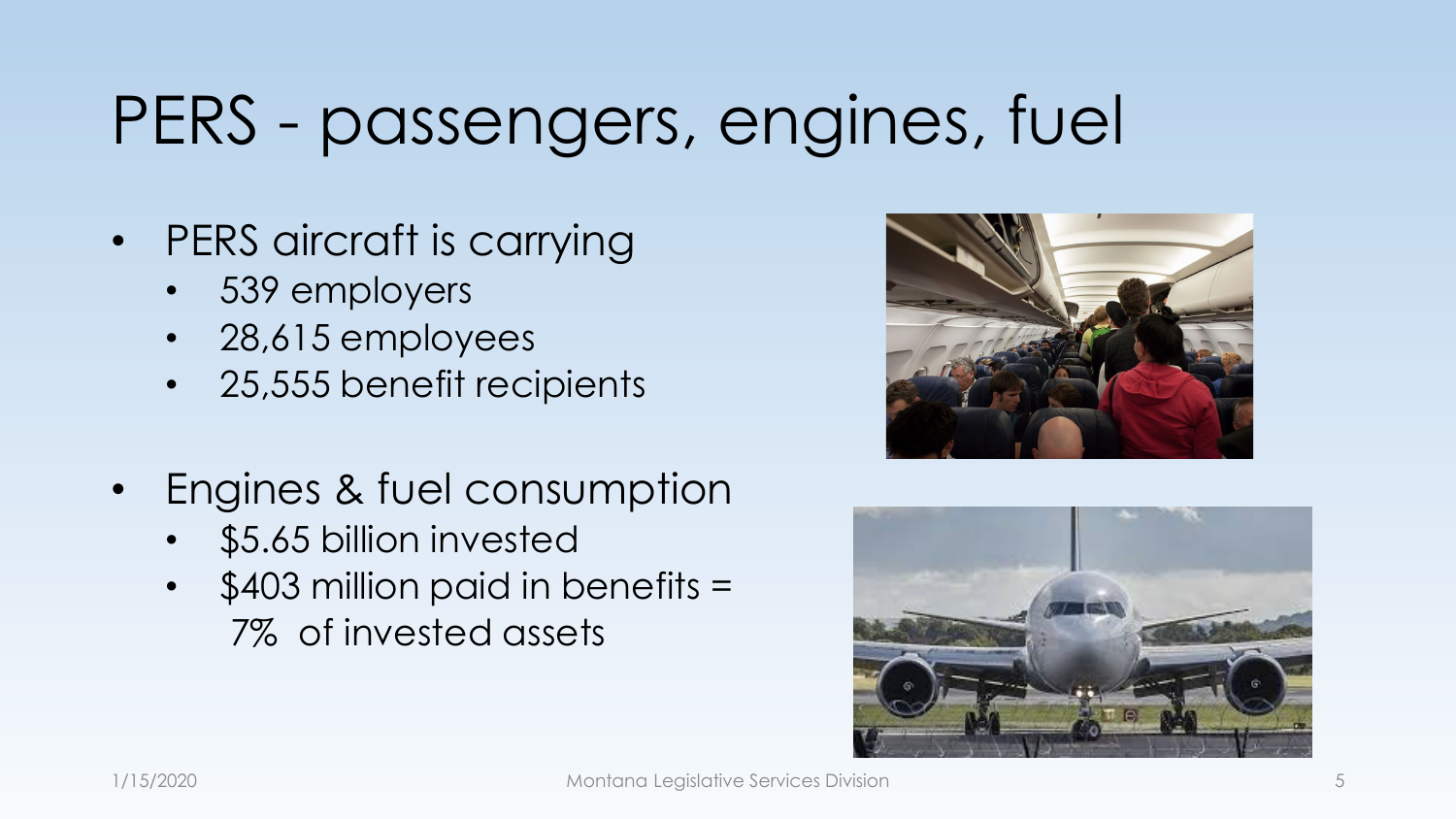### Contribution Rates Set in Statute

#### Shared

- Employee (EE)
- Employer (ER) 48% is local
- State Offsets/Supplementals (GF)

Set by legislature based on actuarial cost estimates

• How much fuel will you need to make it to your destination?

| FY 2019 PERS Compensation by Employer Type |               |               |     |
|--------------------------------------------|---------------|---------------|-----|
|                                            | (\$ Millions) | $\frac{0}{0}$ |     |
| <b>General Fund</b>                        | \$201         |               | 16% |
| <b>State Special Funds</b>                 | 167           |               | 13% |
| <b>Federal Funds</b>                       | 116           |               | 9%  |
| <b>Proprietary Funds</b>                   | 78            |               | 6%  |
| <b>University Funds</b>                    | 103           |               | 8%  |
| <b>Local Government Funds</b>              | 608           |               | 48% |
| Total                                      | \$1,273       |               |     |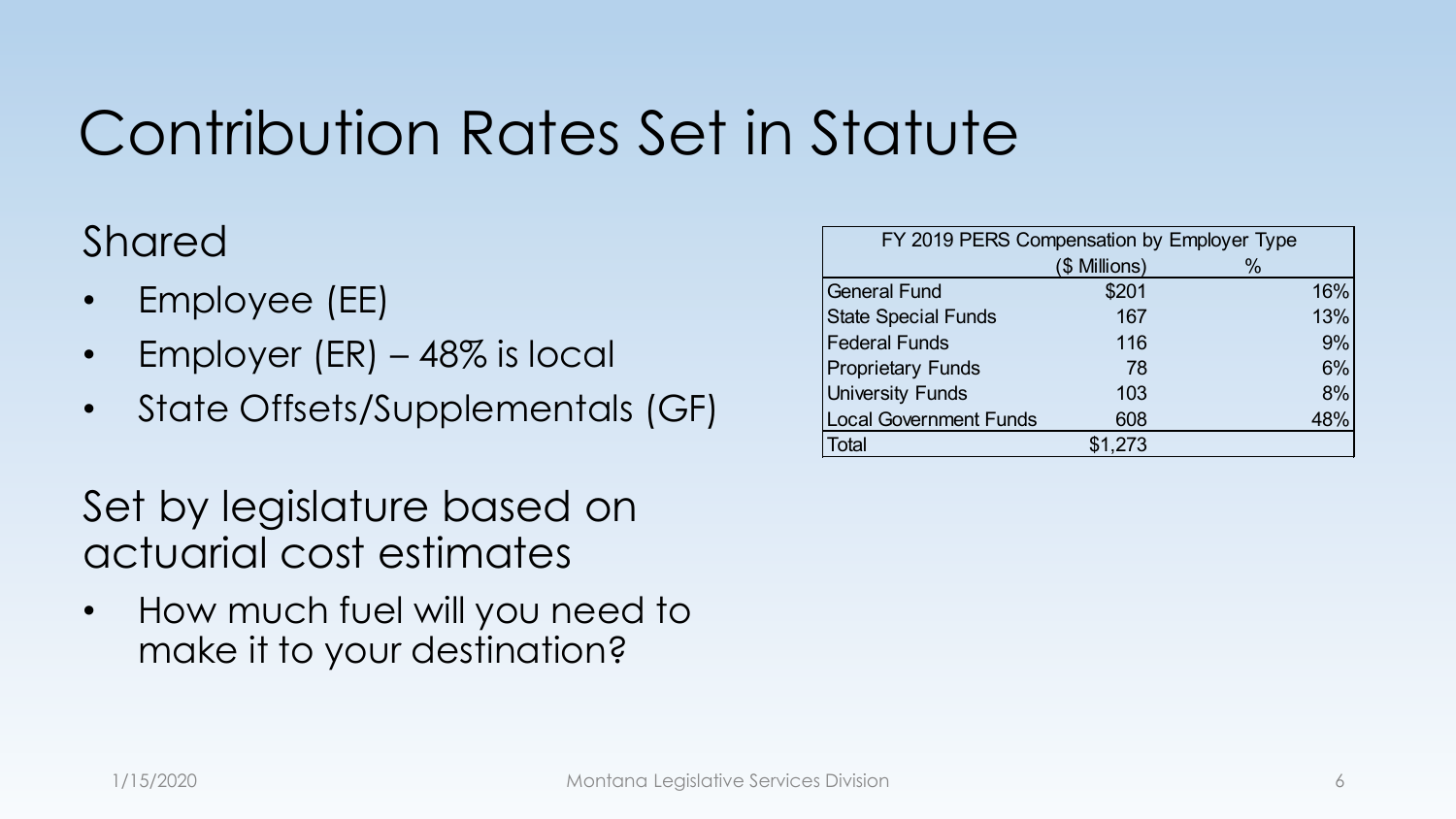# Contribution Rate Affects:

Employee take-home pay

- Ability to pay bills
- Recruitment/retention

Employer's budget

- Supported by tax revenues tax burden
- Other funding competing interests
- Ability of the pension fund to pay:
	- Normal cost of benefits expected actual cost
	- Unfunded liabilities =
		- extra fuel needs when flight experience is worse than expected



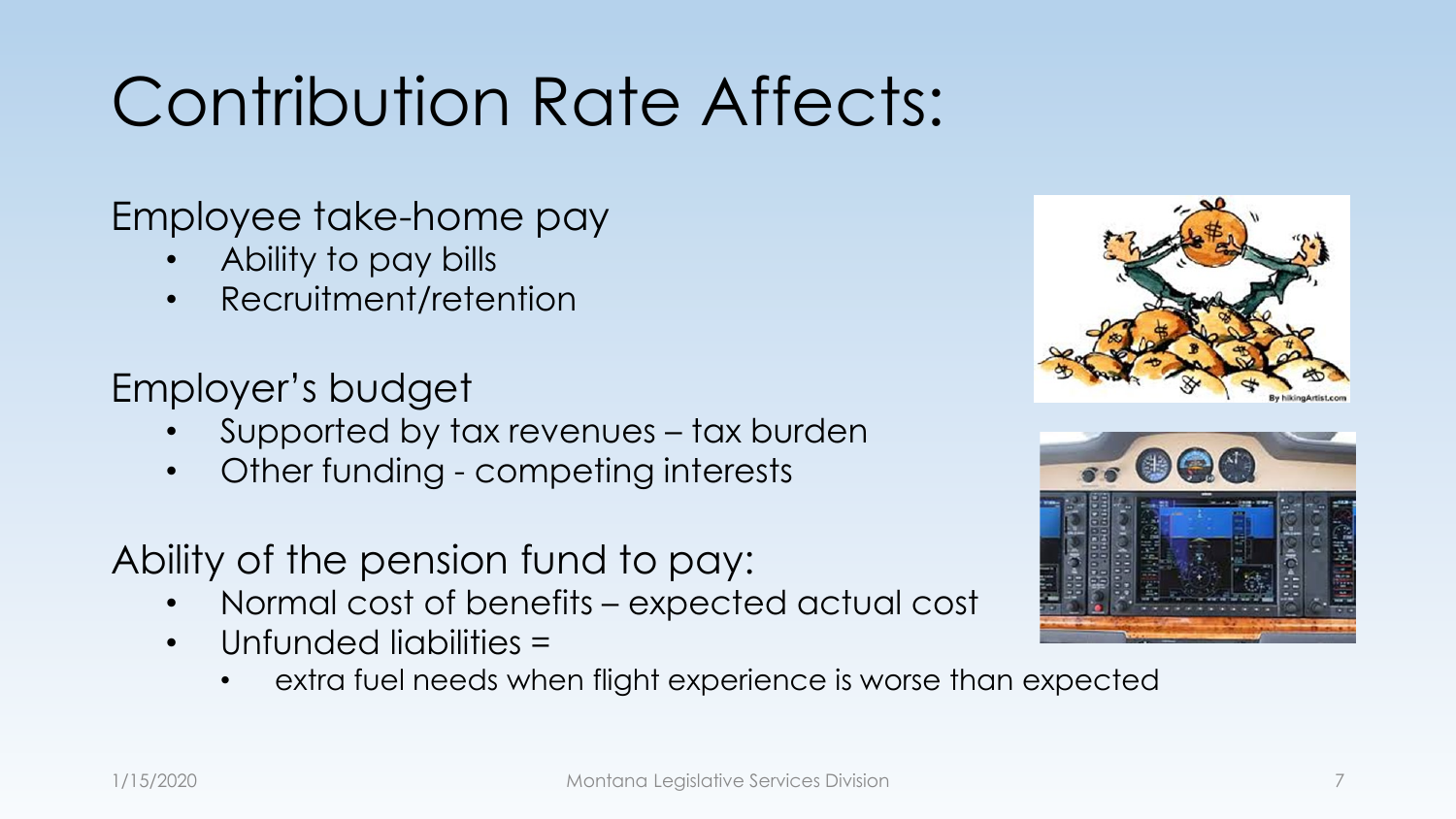# Cost estimates = actuarial crystal ball

Look at the past to predict the future

Apply assumptions

- **Demographic**
- Economic

#### Standards of practice for predictive analytics

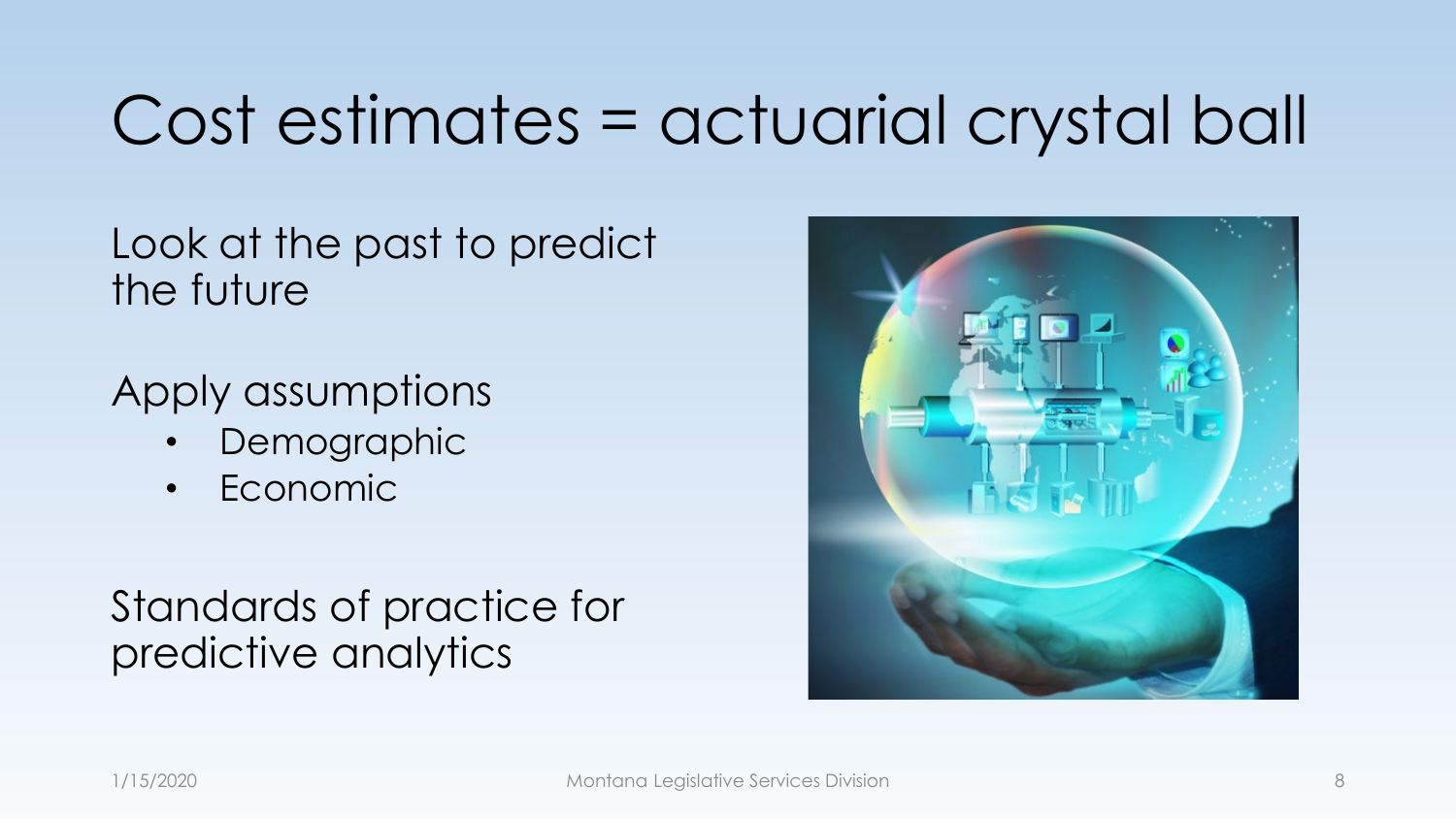In the cockpit - who sits at which controls? see one-page color coded table of numbers

- BLUE columns Actuary/PER Board controls
- Actuaries experience studies & valuations - normal cost, funded ratio, and amortization schedule dials/gages
- Actuary recommends assumption adjustments to PER Board
- PER Board adjusts assumptions – constitutional duty/power - plan fiduciaries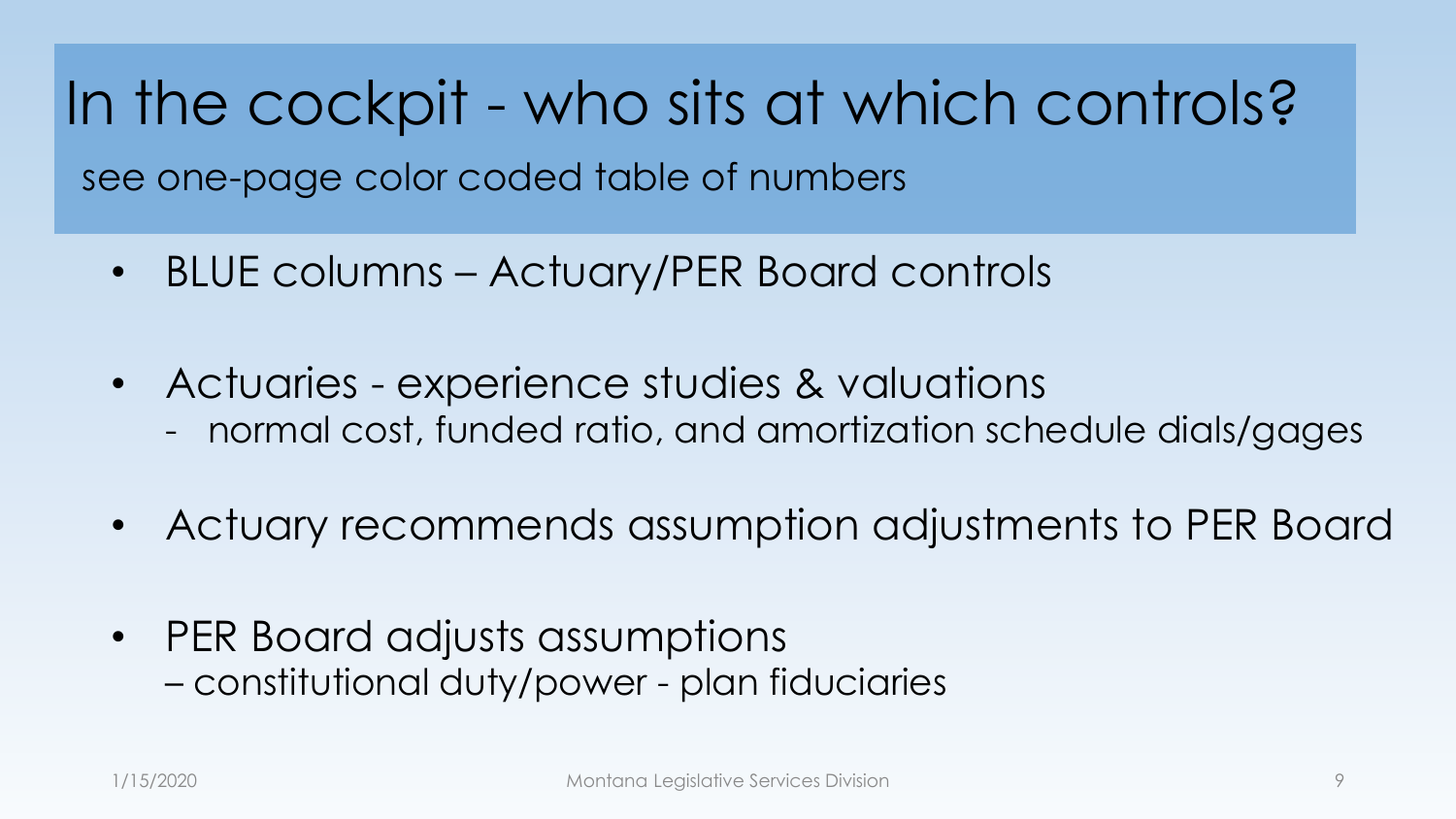### Investment Rate of Return Dial

Most significant assumption in determining fuel needs

- affects how future liabilities are calculated/discounted

Turn UP 1 this dial = increase your ROI assumption:

- the value of liabilities, i.e your estimated fuel/contribution needs go **DOWN**

### Turn **DOWN this dial = lower your ROI assumption:**

- the value of liabilities i.e., your estimated fuel/contribution needs go **UP**

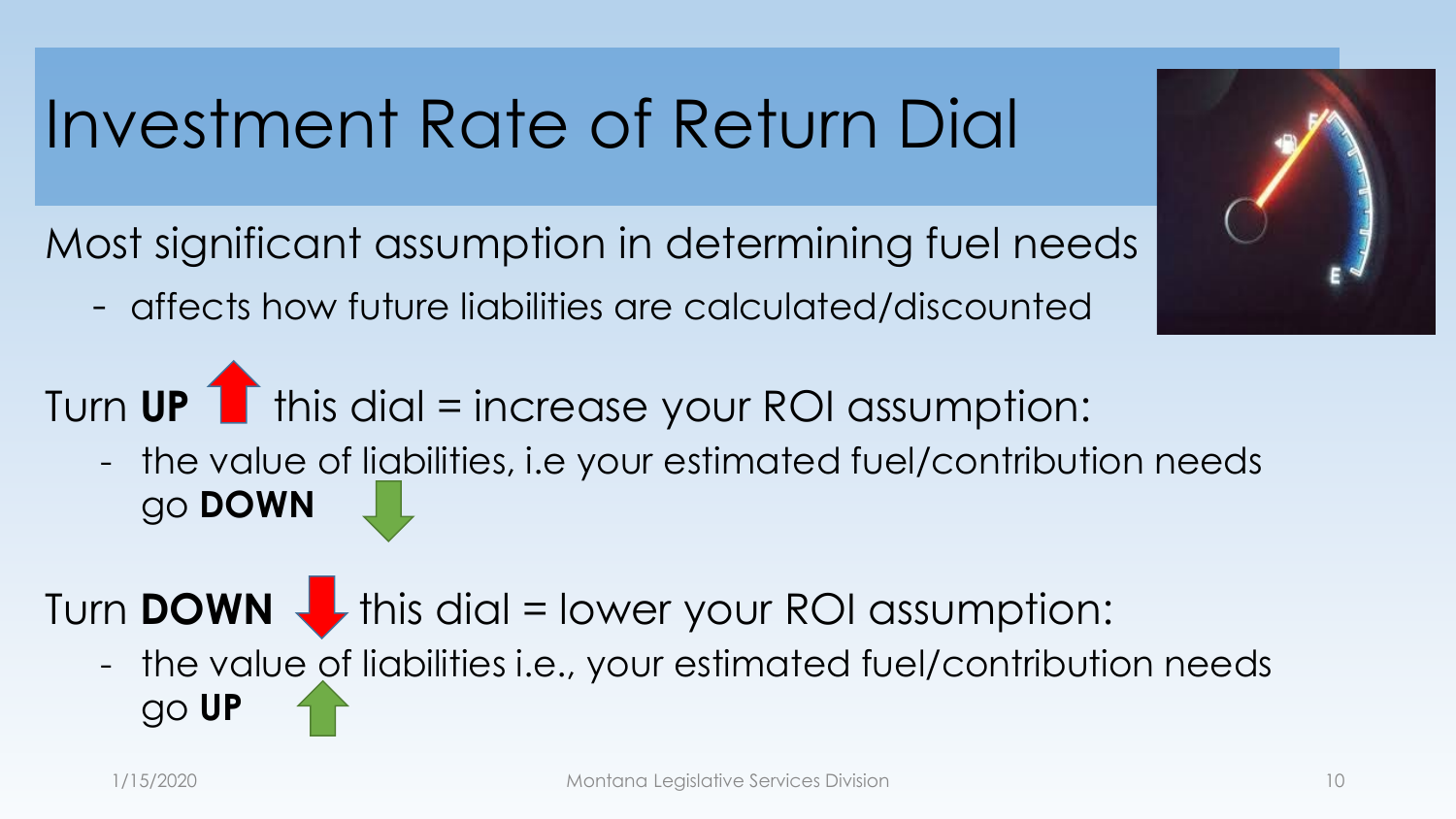# Funded Ratio & Amortization Period

Indicators of financial/fuel health during flight

Conventional wisdom on fuel needs if storms

- no less than 80% funded (actuarial assets to actuarial liabilities)
- no more than a 30-year amortization period

### Amortization period = actuarial estimate

• based on contribution amount available (after normal cost is covered) to pay off unfunded liabilities created when flight experience (weather) is worse than predicted

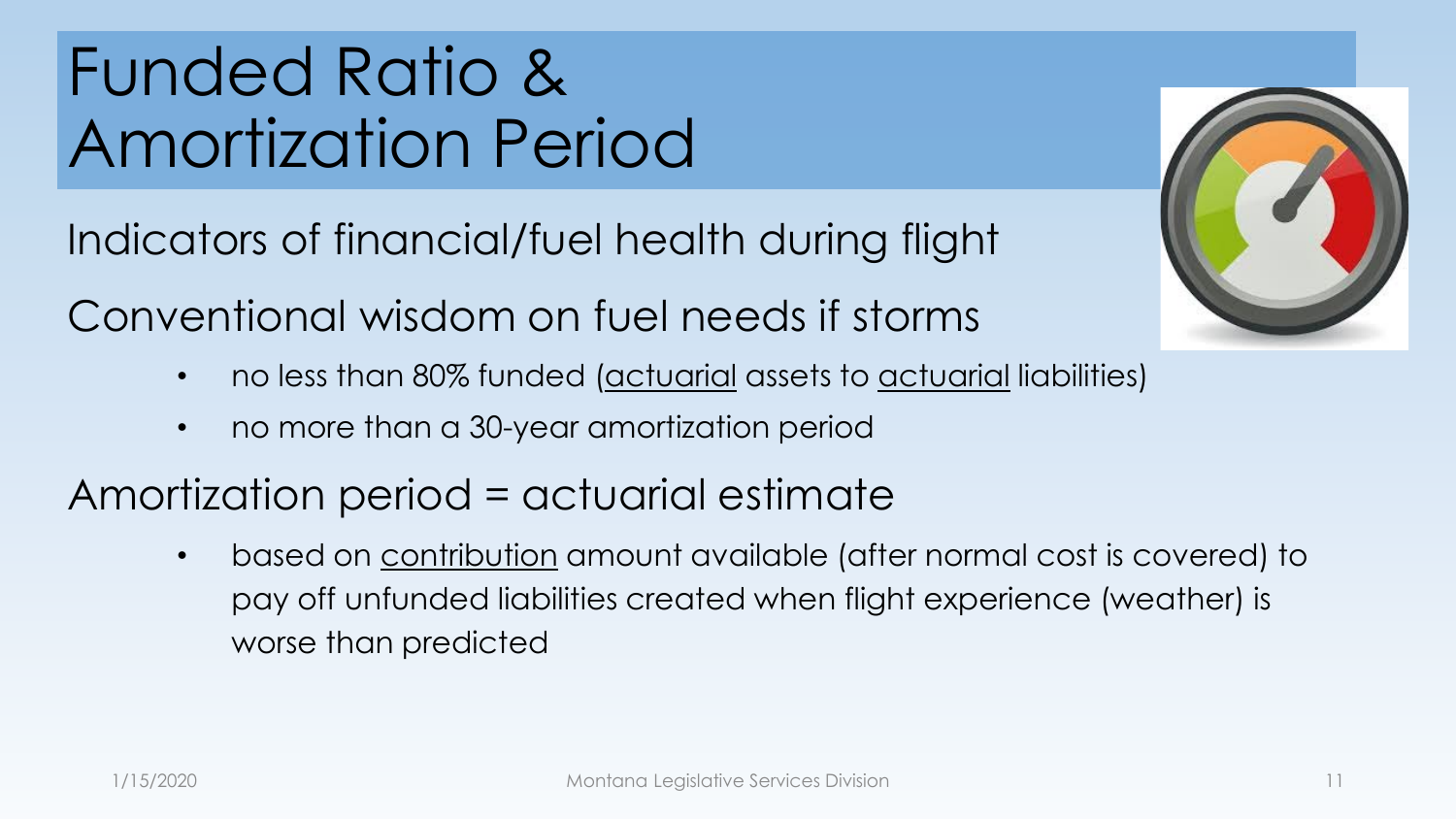# GREEN Columns = Contributions

You, the legislature sits at these controls

Decide how to split contribution costs

- Employee EE paycheck
- Employer ER payroll obligation
- State supplementals to help

Additional information – links in Funding Policy paper, Jan. 15

- "Where We've Been", Sheri Scurr, LSD, tables on contribution histories
- Papers by Sam Schaefer, LFD

#### Some controls are set on Auto Pilot

• Triggers to decrease contributions – see notes, bottom of one-page table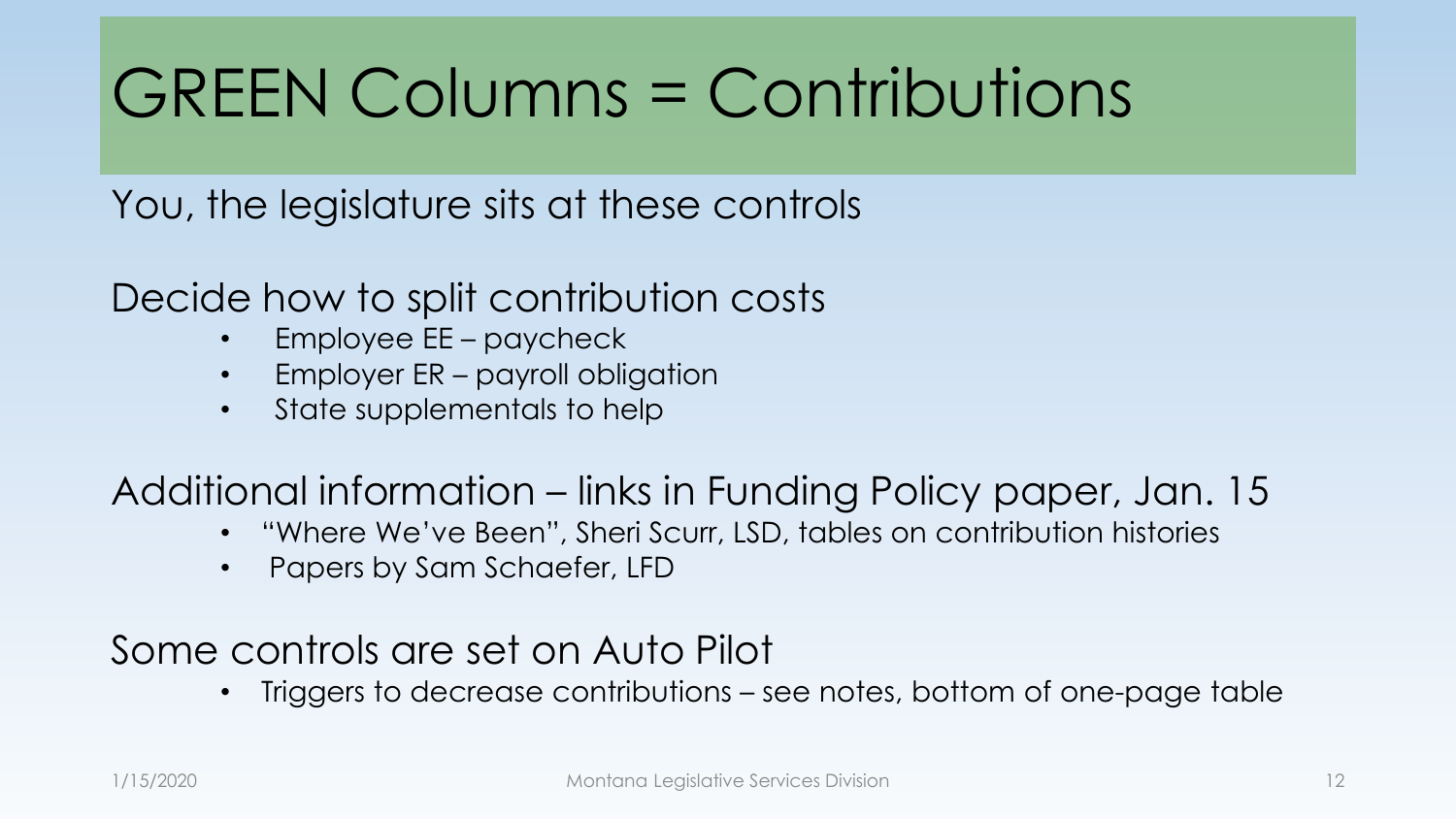# GOLD Column – Market Return on Investments (ROI)

The Board of Investments sits at these controls

- Constitutional fiduciaries investing as a prudent expert
- Sets asset allocation strategy
- Decides How much risk is prudent given the needs?
- Different kinds of investment risks informed by:
	- RVK performance reports, market analysis, and peer reviews
	- CEM benchmarking, management styles, and peer comparisons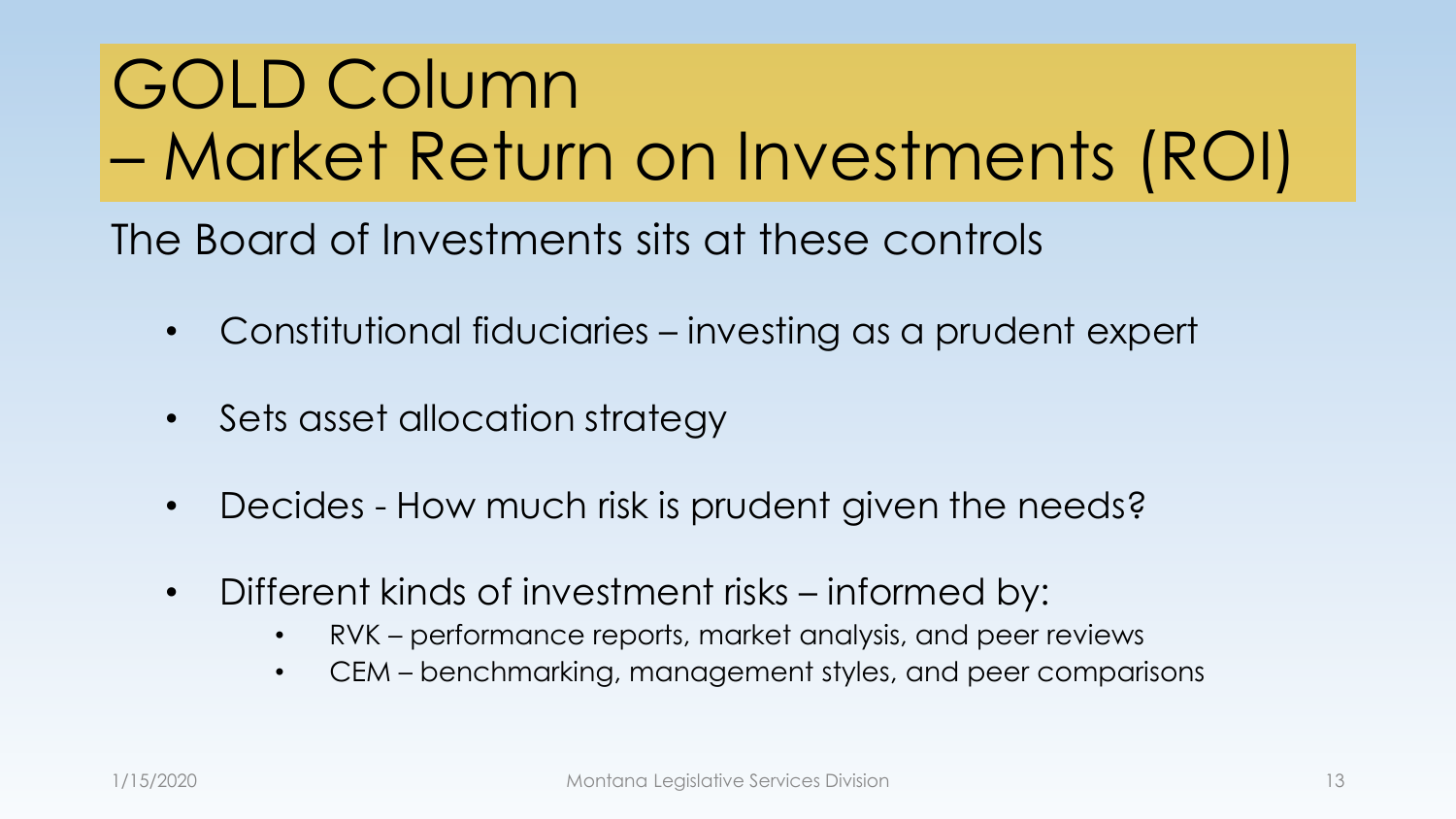### Flight history – 1994 to 2001

- see one-page color-coded table of numbers

In-flight indicators – looking great

- Funded ratio increasing
- Amortization schedule dropping fast
- Market returns well above assumed rate of return

#### Encountered benefit turbulence

- Retirees of 20 years + serious benefit erosion fixed incomes
- No coherent policy for postretirement adjustments
	- ad hoc, not actuarially funded, different eligibility criteria
	- 1989 statutes used investment earnings above 8% for one-time adjustments
	- legislative studies, policy principles = recommended a GABA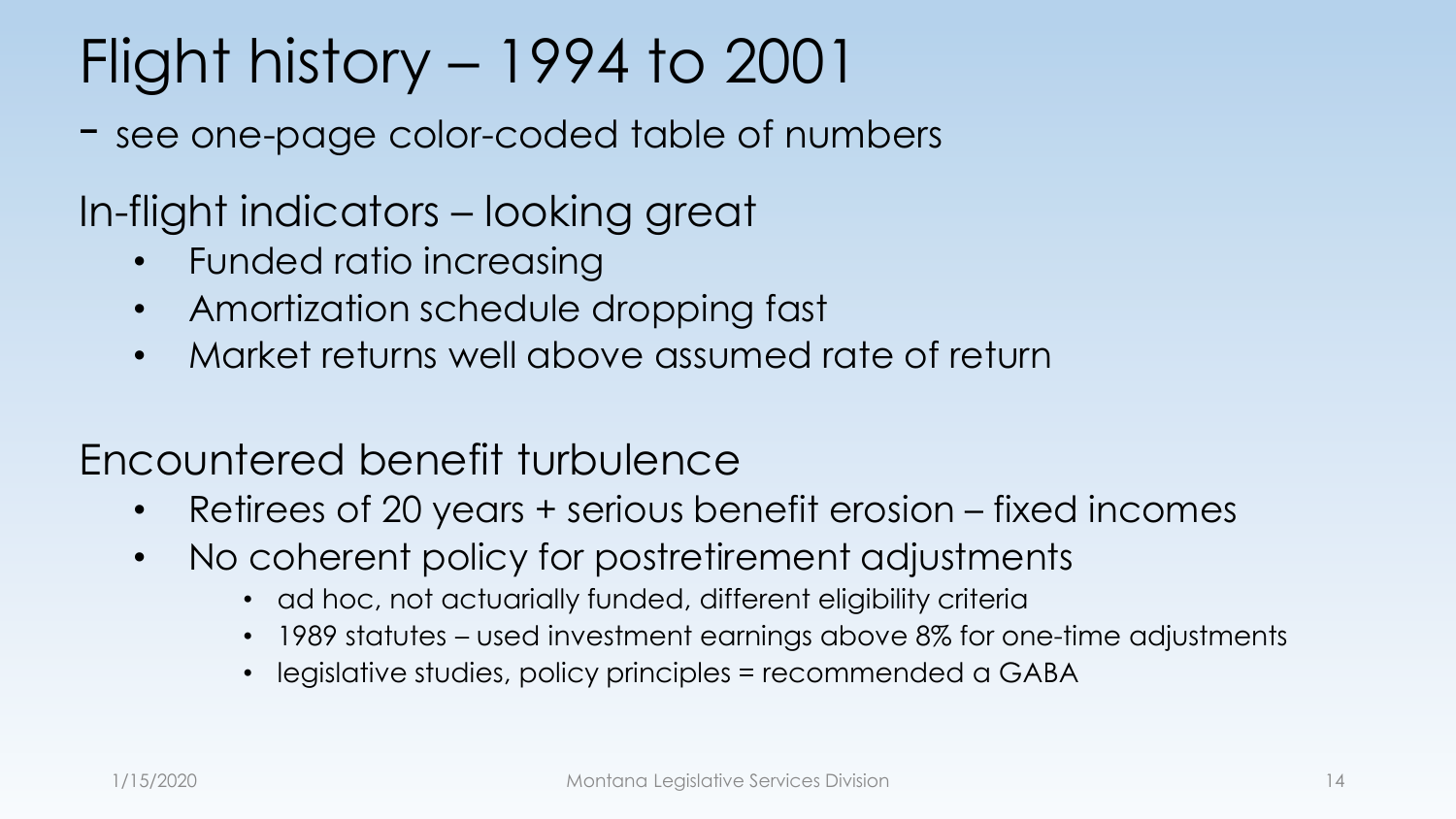Guaranteed Annual Benefit Adjustment (GABA) HB 170 (1997) – PERS and other MPERA Systems

- Repealed 1989 statutes on spending investment returns above 8%
- Replaced other benefits through benefit "swaps"
- Set GABA at 1.5%
- Initiated actuarial funding
	- EE and ER contribution increases
	- 0.10% GF offset to local government and school district increases
- Fuel gage indicators remained healthy
	- PERS = 92% funded, 13-year amortization period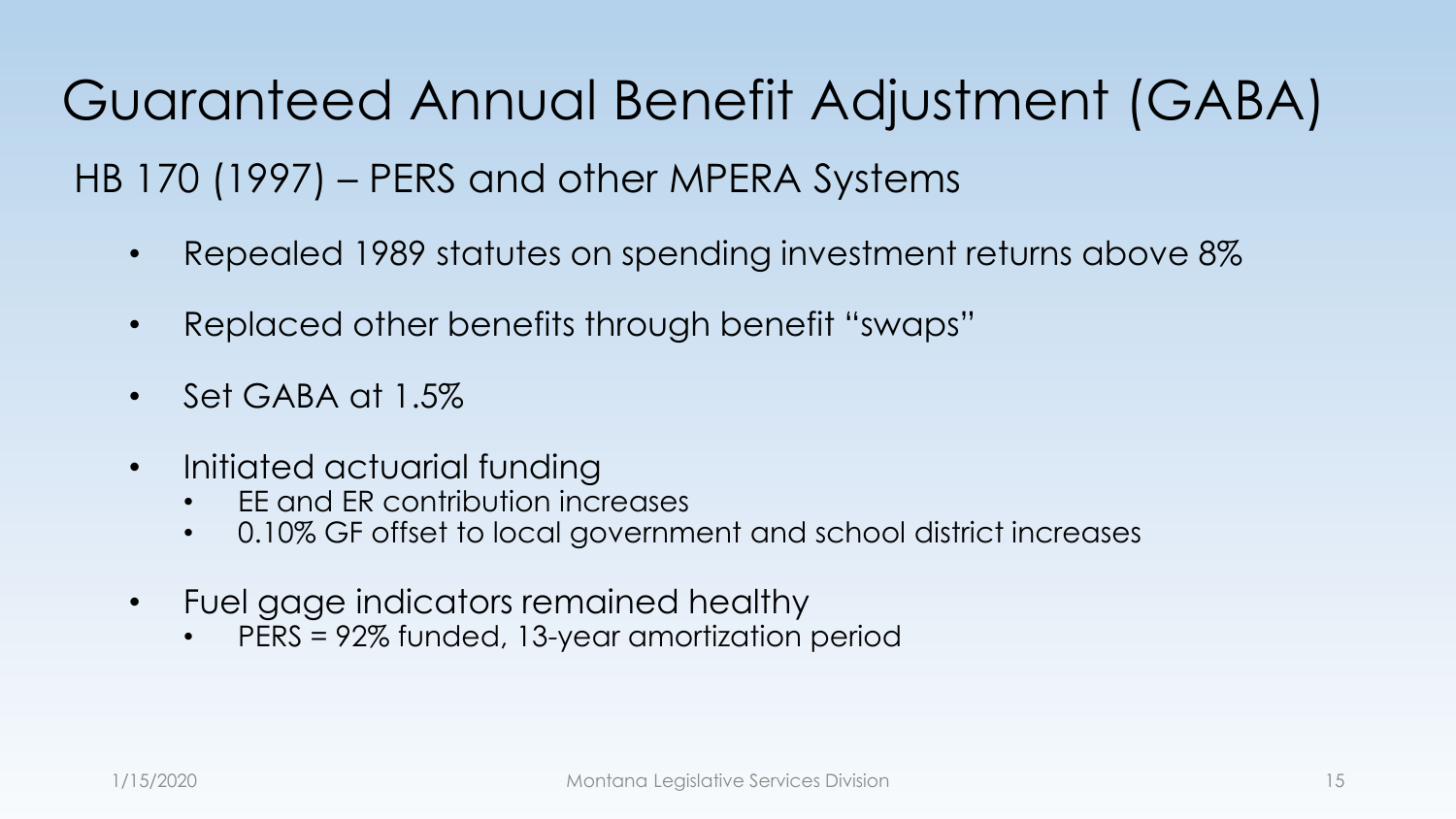### HB 294 (2001) - GABA Increased to 3%

Benefit Turbulence

- 1.5% too low, especially for those who had retired 20 years ago
- cost-of-living increasing at faster pace

#### Control Panel Indicators

- PERS more than 100% funded
- Cost projections with 3% GABA funded ratio still 100% or more
- 8% assumed rate of return deemed conservative
- Market returns were averaging 12%
- Weather reports fair skies, low risk, could still weather any storm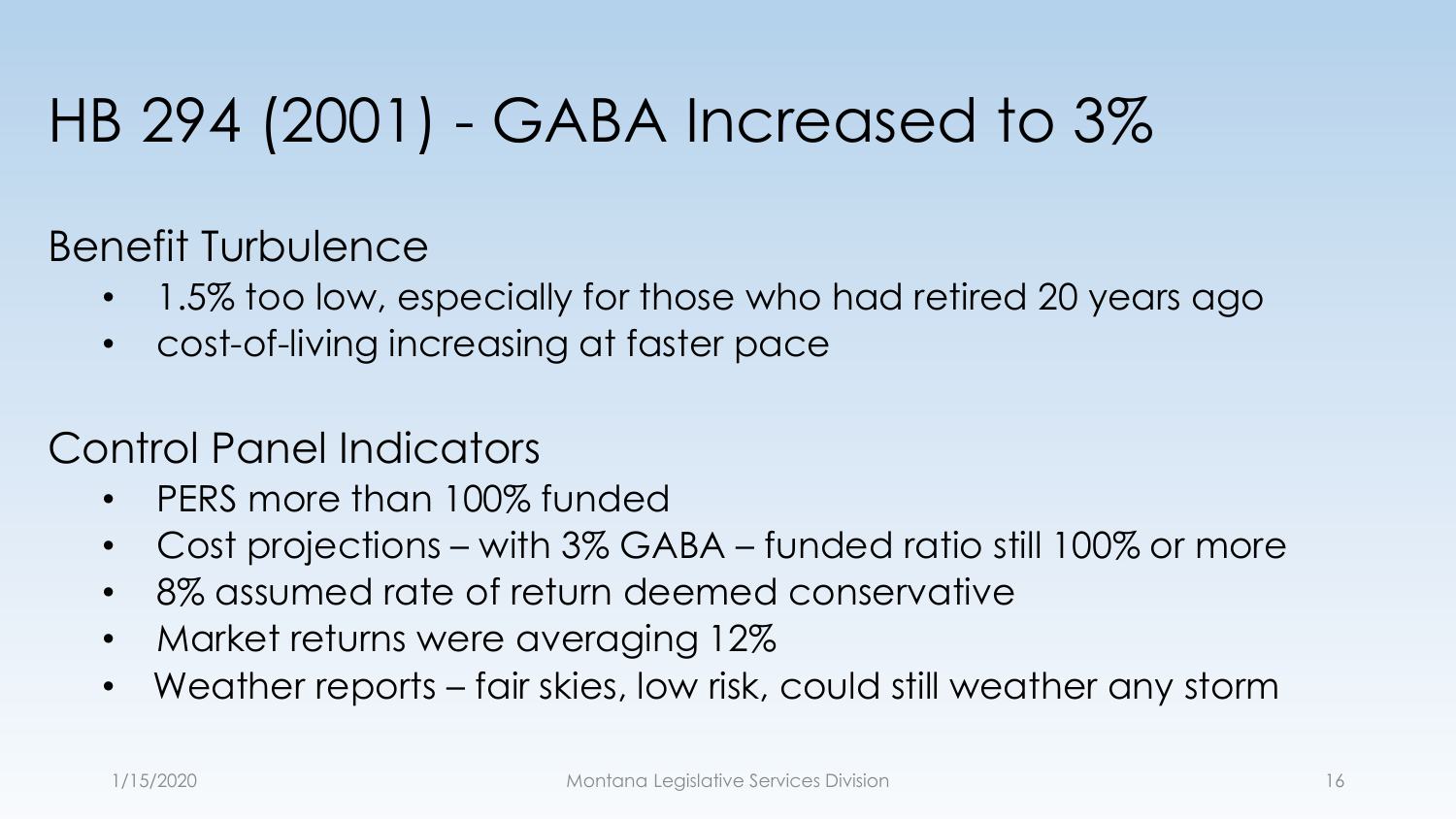### After 2001 Session - Financial Turbulence

See Funding Policy paper, pg. 4-5, graphs on PERS market returns, funded ratio, amortization schedule

Control Panel Readings FY 2004:

- Unfunded liabilities increasing – 7% loss in FY 02
- Contributions insufficient to amortize unfunded liabilities in any amount of time – Does Not Amortize
- BUT, funded ratio still in mid-80% range

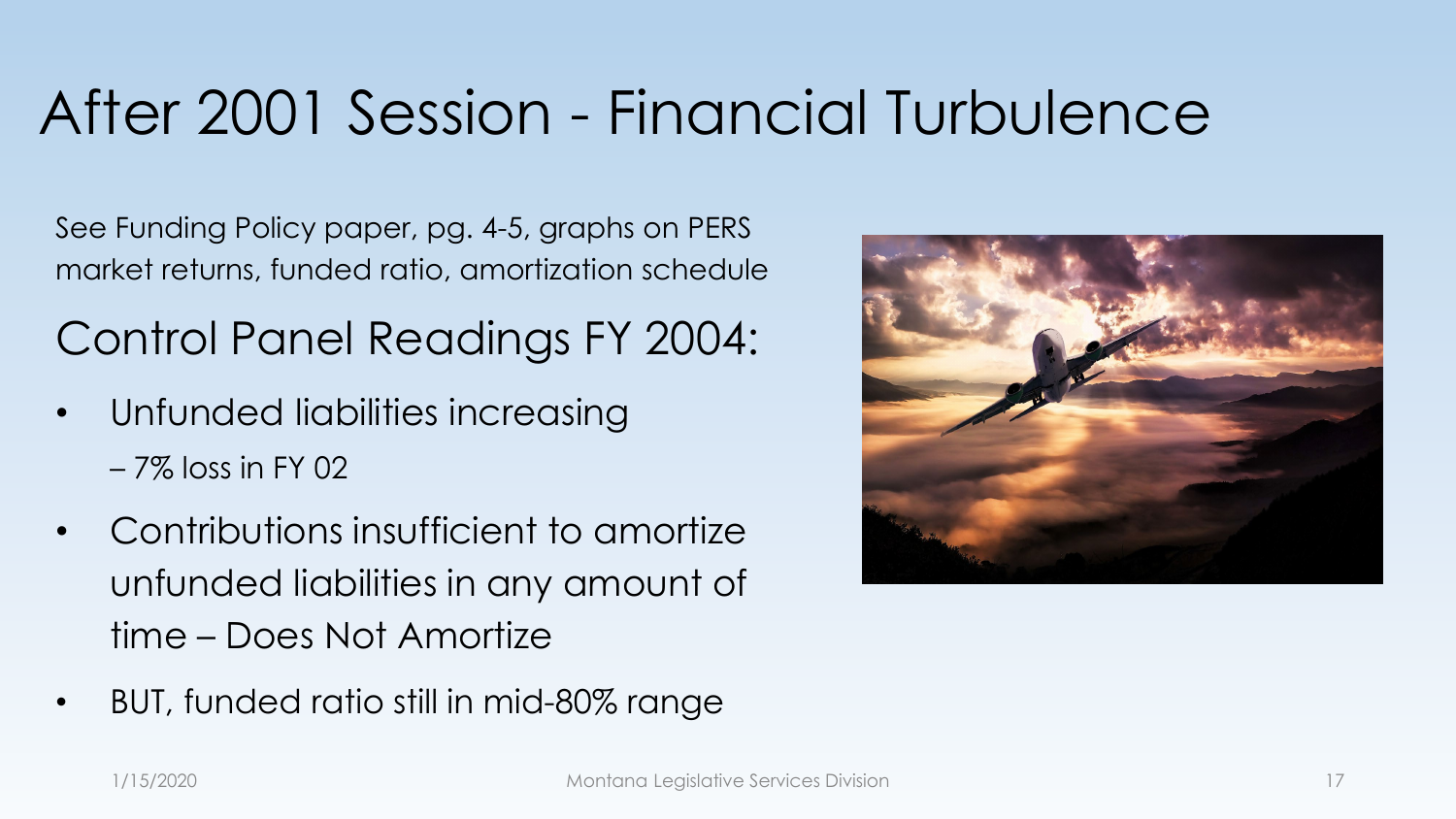### FY 2002 – FY 2007: Some Recovery



- Market returns begin to compensate for losses, unfunded liabilities go down
- No contribution rate increase
- Funded ratio attains 90% in FY 2008
- Amortization schedule drops to 25 years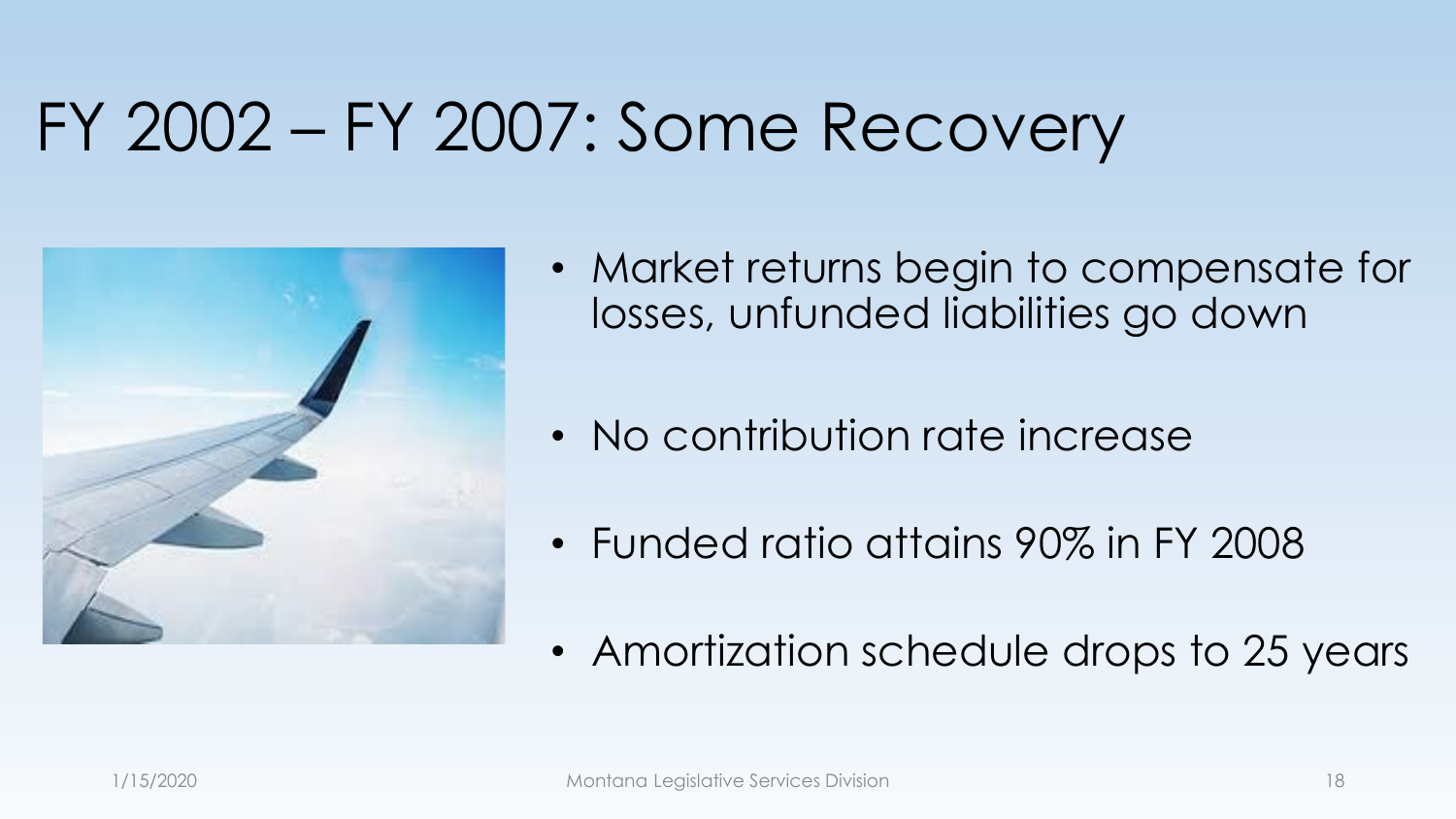# FY 2008: Financial Lightning Strikes

Pension fund value drops 25% in two years

See graphs, pg. 4-5, Funding Policy paper

How do you and your co-pilots stabilize the aircraft?

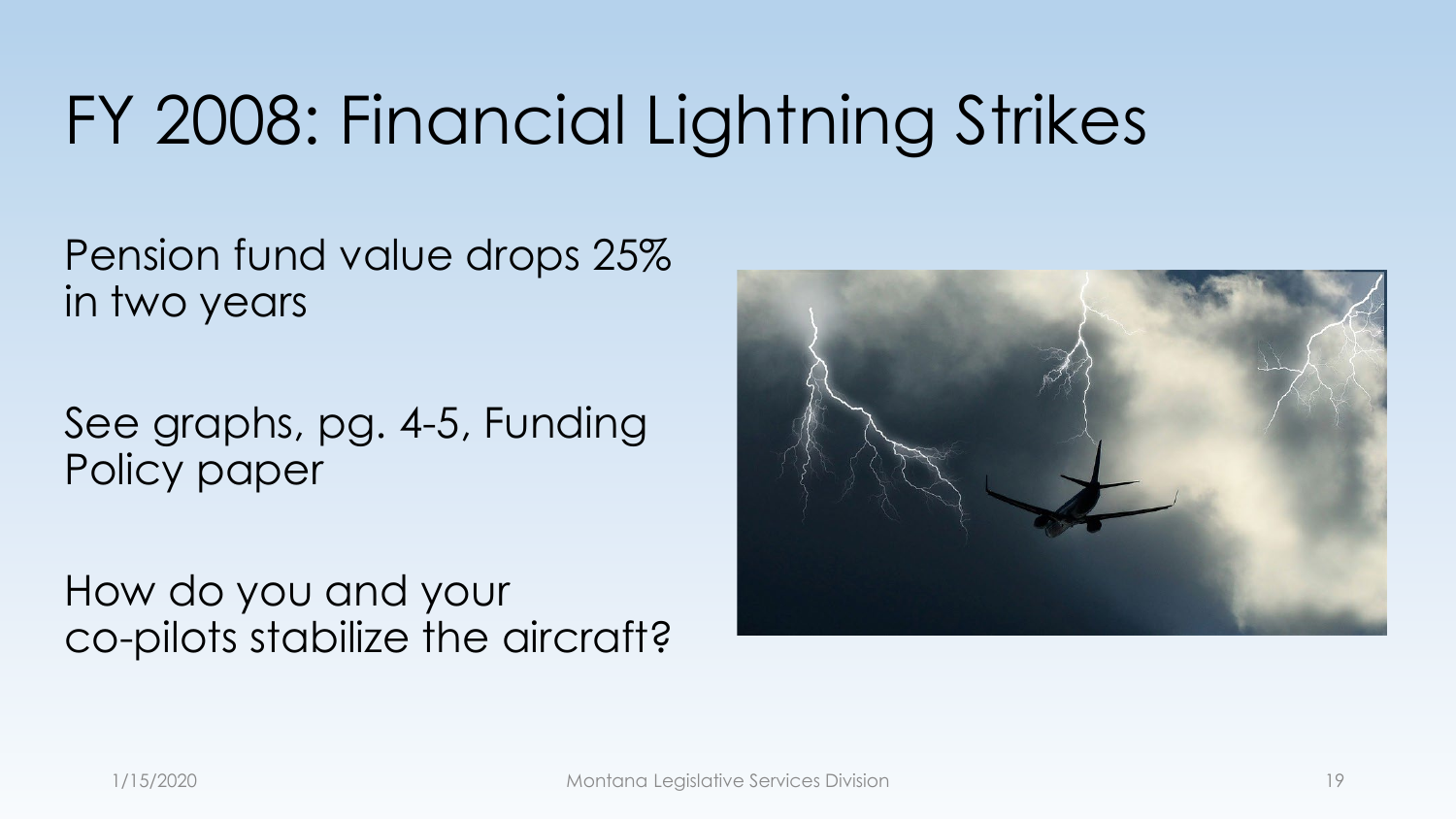# Co-Pilot Stabilization Efforts

#### PERS Board/Actuaries

- Losses are smoothed over 4 years standard procedure
- Special experience studies test actuarial assumptions systems check
- Board/actuaries begin recommending lower ROI assumption
	- Reduction in assumption increase actuarial liabilities, so adjustments are incremental

#### Board of Investments

• Examines risk exposure/asset allocation strategy, rebalances portfolio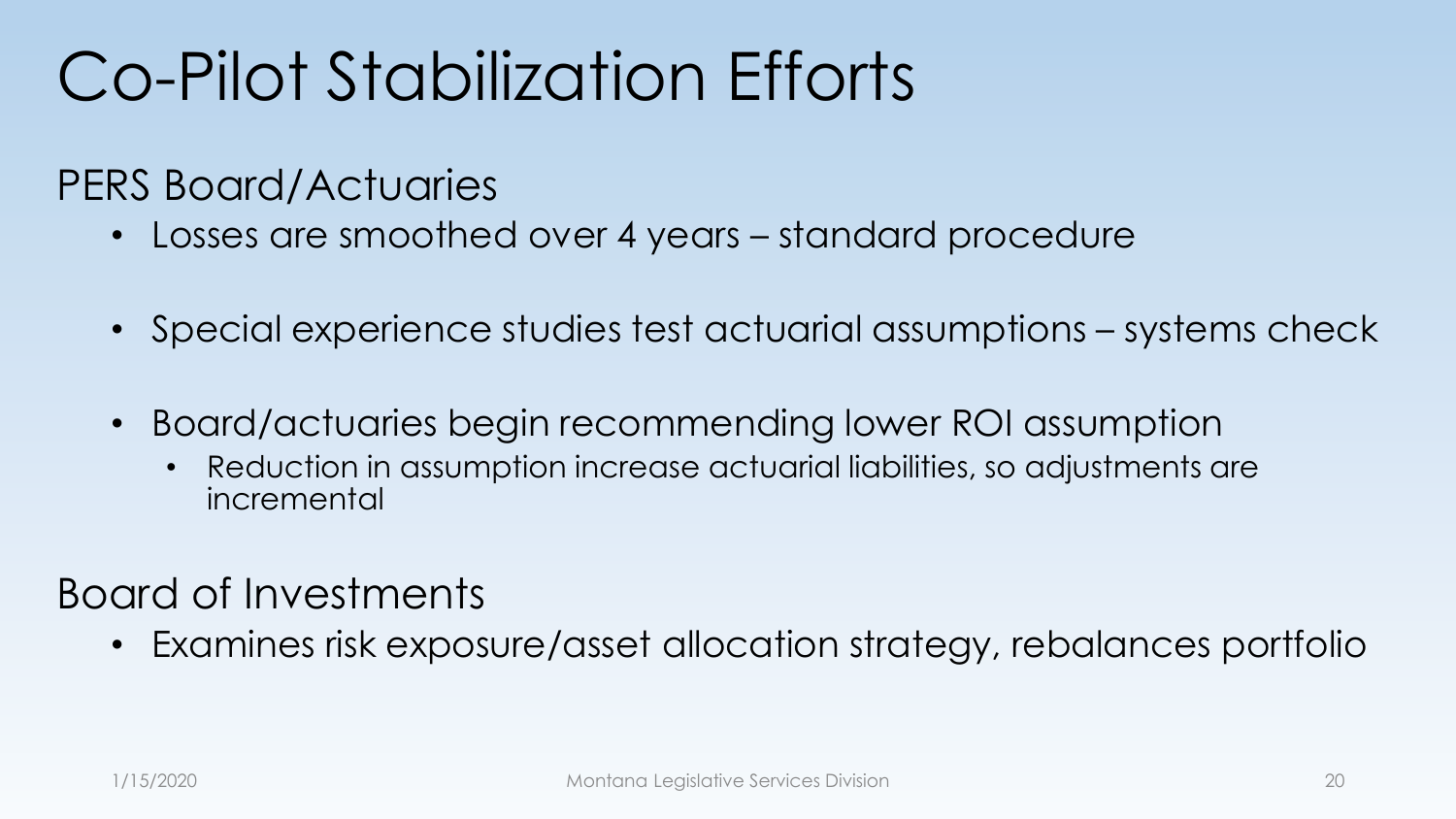# Legislature's Stabilization Efforts

#### In 2007, 2011, 2013 sessions

- Benefits lowered (new hires)
- GABA becomes sliding scale (2013)
- Contribution rates increased see table
	- ER increases phased-in starting FY 2008
	- Offsets for school districts
	- EE increases start in FY 2012
	- State cash infusions start in FY 2014 = on-going GF
		- Value = 2.5% of payroll (about \$30 million)
	- More info., see papers by Sam Schaefer, linked and on LFD website

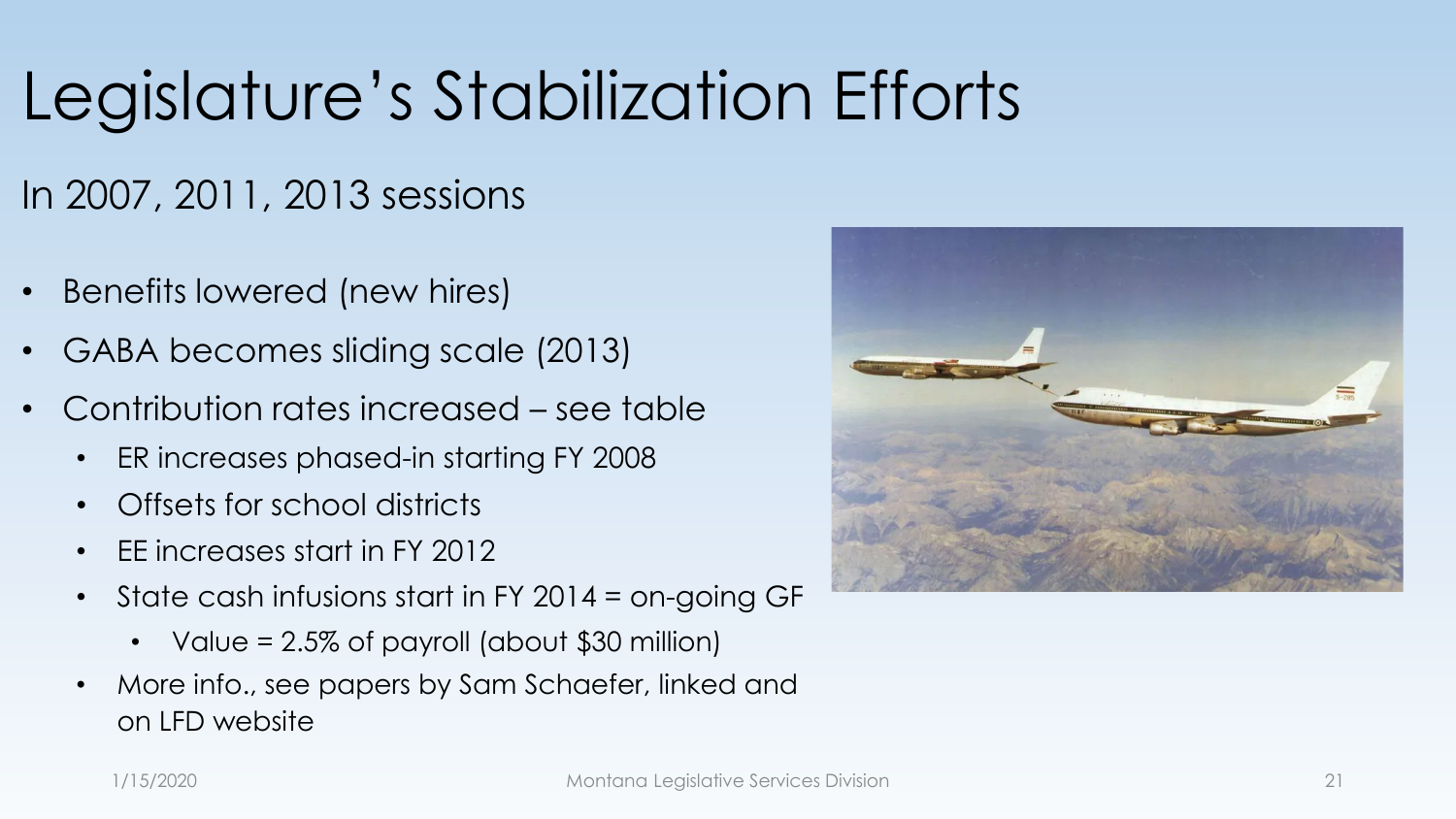# Today's Control Panel Indicators

### PER Board – actuarial indicators

- Actuarial funded ratio 74%, expected to gradually improve
- Amortization period 36 years, expected to gradually decrease
- But, PER Board could further reduce assumed ROI increasing fuel needs

Board of Investments – market indicators - average returns

 $5-yr$  8.4%, 20-yr w/recession 6.4% 25-yr 7.78% More info. in MBOI annual and quarterly reports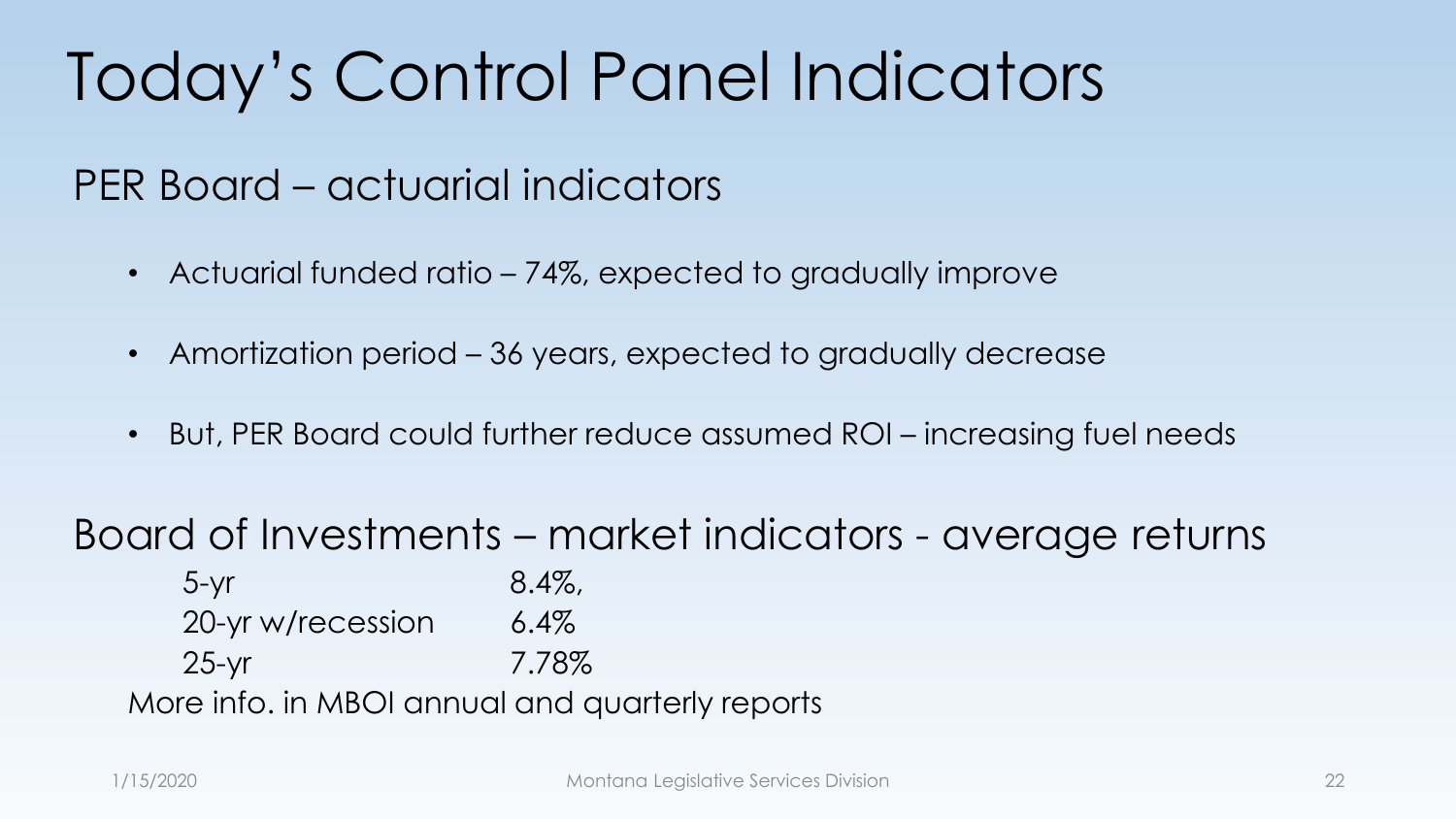### Legislator Questions: Risk Assessments and Stress Testing

How can we better see and understand the risks?

- Actuarial reporting for pension funding purposes
- Financial reporting for budget and cash flow purposes
- Credit rating reporting for debt to income ratios
- How can we better anticipate the weather?
	- Risk assessments actuarial risks, financial risks, credit risks
	- Is there a better doppler radar tower crystal ball?
	- Spherical prism different refractions of the same light

How much stress can we take – all perspectives?

• Stress testing = flight simulator - PERS/TRS will be reporting in February